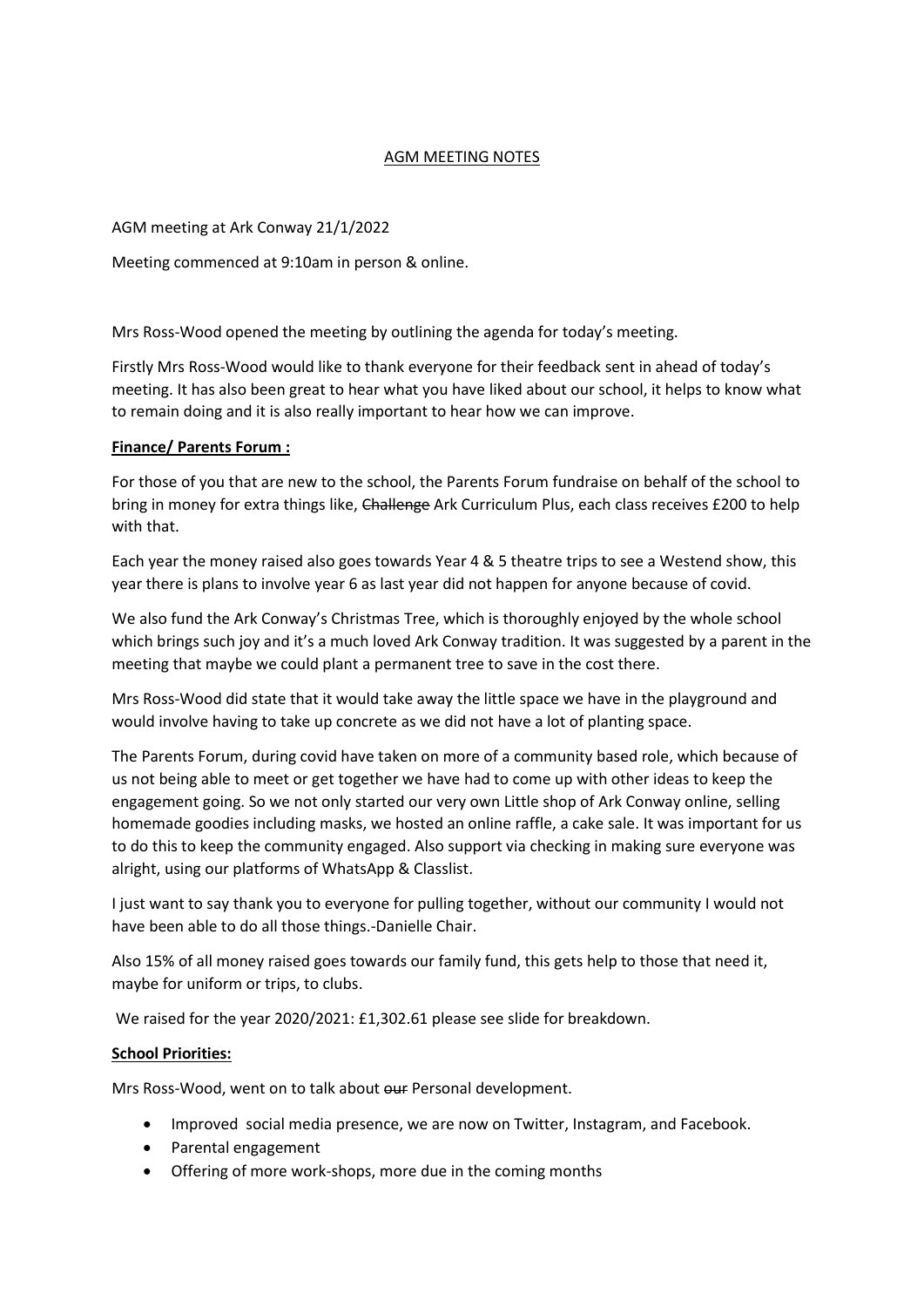- 1:1 parent readers, has been great to see happening again and if you would love to join in please contact the school office, we'd be happy to have you.
- Expert talks, Ark has always had in the past speakers from people outside the school as well as parents, if you are an expert in any area, maybe a job you do, or maybe you want to share your religion with us or you know of someone in a field that you think maybe useful for the children to learn from, please let the office know.
- Class exhibitions, is something we are planning to do lots more of as the children really love to show their learning (at least once each half term).

## **Quality of Education:**

- Digital Education- for Years 3 upwards children have google chrome books to which they have at home. For now no younger years will receive this, but if individual pupils have to isolate, they will be given this to help with accessing learning.
- The school have now added into their own budget funds for more laptops, for ongoing future.
- Ark have introduced Wonder days each term, which the children really enjoy.

## **Behaviours & Attitudes:**

Please see power point for an in depth explanation of what changes are happening and what Ark will continue to do.

## **Ark Conway's Wishlist:**

#### **2021/2022**

- **School Microphone system** lots of feedback regarding being able to hear the children during assemblies, whilst the school are encouraging the children to project their voices, we understand that for many still can't hear in assembly, this is due to the acoustics of the main hall. To add we did run some testing's of equipment to see what would work in the previous year. Mike (parent of pupil) is happy to continue the support for this to go ahead with Mrs Ross-Wood. The cost for the equipment could range from £500-£2,000 depending on what's needed.
- **Additional Reading Books**-Always in need of more books as some do get misplaced or not returned. Danielle has agreed to be our Schools Librarian, so anyone wanting to help get the library organised and ready please do come and find me.
- **Playground Equipment** Money is allocated to each class and the children join in with voting for what they would like. – Just to add play equipment is not left in the playground, but each class have their own set of items they do take out & these things do need to be replaced as balls goes over and things get broken, which is normal.

#### **2022/2023**

• **Multi-purpose art studio-** This is a long term fundraising goal, which will need planning & costing. This will be in the small hall next to the library, which at the moment is underused.

The idea behind it is to have a place to go to get messy and get creative.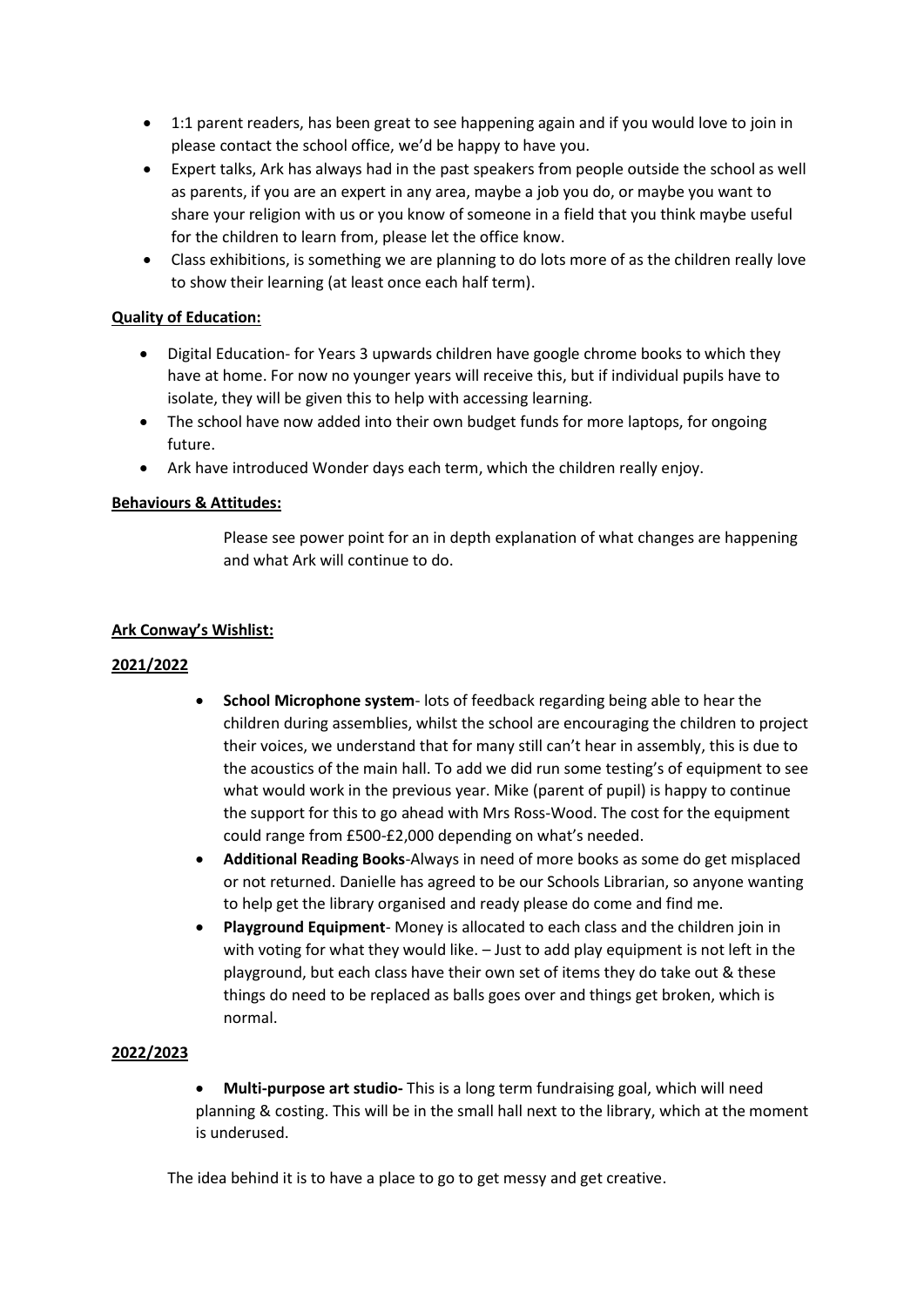This will allow us to invite Kite Studios in again to continue the work they used to do and open up other opportunities for the children to enjoy a space.

The tables that were taking up a lot of space in there have now been removed to another school. The question of cost for this art studio development was brought up and it could be from £10,000….but nothing has been designed yet or planned so the cost is not set as yet. Was also suggested that in the short term we set the hall up as an art room now, to trial out what things would work or not work, this is agreed a good idea.

## **Other things to mention:**

• The schools garden in the summer holidays was brought up, a suggestion of a group of people that wouldn't mind coming in and help maintain the garden.

Mrs Ross-wood will liaise with Clare (parent garden volunteer) about making this happen.

- Celebrating Earth Day by planting a tree, more opportunities around the environment is what's being asked for.
- France trip was brought up- the school are looking into other possible places to go for this present year 6.

## **Issues Raised:**

## **School lunches-**

- Pupil voice & voting system- having the children more involved, giving them a say
- Variety of food and options- having it more kid friendly & checking
- Parent lunches- bringing these back, so for those that are new this will you give you the opportunity to have lunch with your child and taste the food too, past parents have loved this opportunity to have lunch with their child.

We are really lucky to have our very own in house chef and we serve fresh food daily. We also appreciate that we must make sure that the menu is child friendly- they know what they are eating. There will always be encouragement given to try the foods they are not liking. They will be encourage to eat what they do like on the plate. No child will be left not have eaten anything.

# **Parental Communication-**

- Letters- are for when more information is needed to be sent home.
- Texts- are for reminders only, like assemblies,
- Seesaw- for learning

There is also Classlist which is run by the Parents Forum, to which is used for fundraising events, our online shop, general local information. Any information the school may want to make sure gets to every parent. Lots of Thank you and keeping you up to date with what's happening in the school.

#### **Home Learning –**

- More sharing/sending home results of spellings & arithmetic.
- In regards to getting feedback on what your child maybe struggling with, Ark work on the basis of spotting a child who may not have understood something they are learning and making sure that is dealt with as and when that arises, in the live lesson-so help them at the time of the lesson happening.